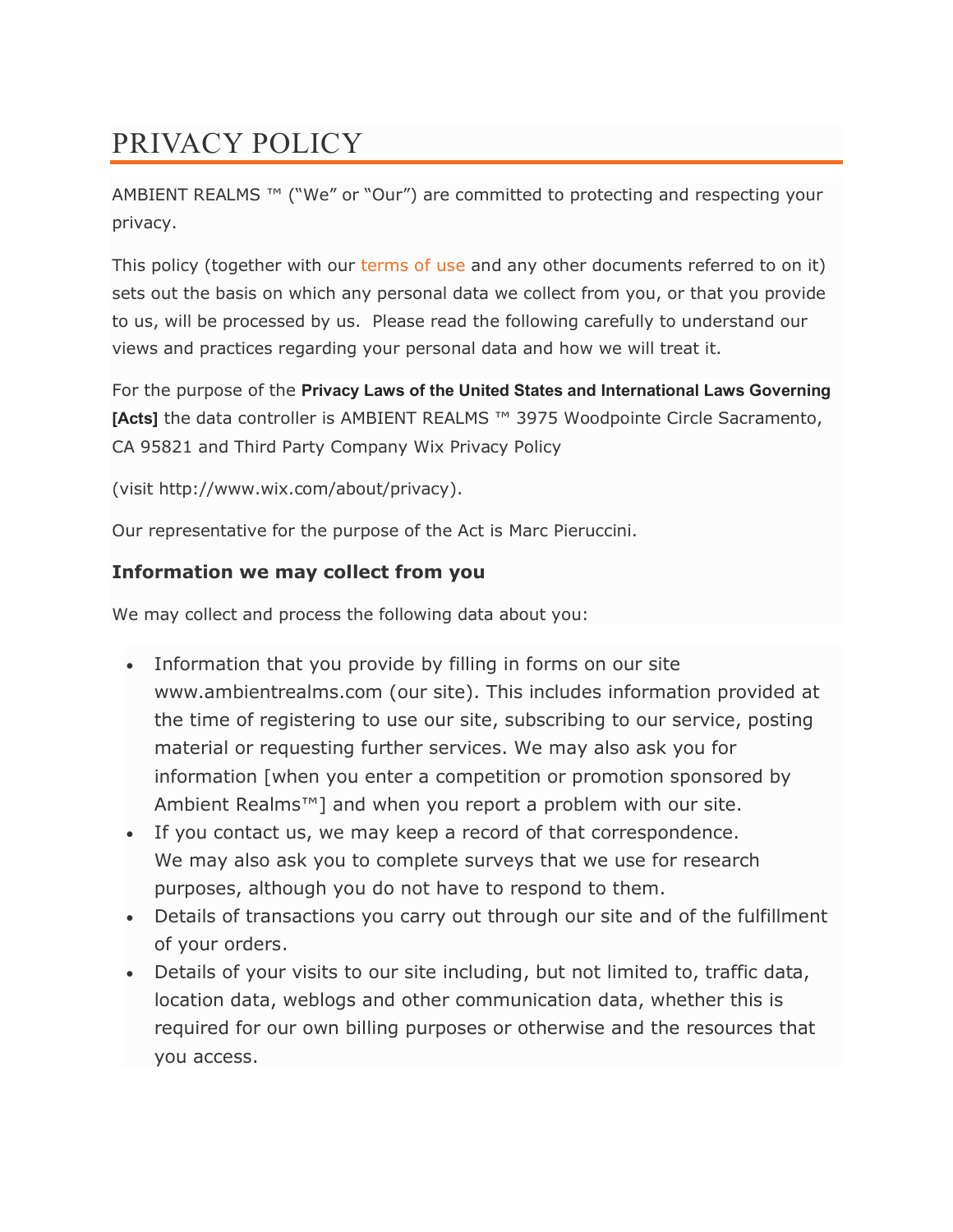As part of the registration process for joining our site you have the opportunity to opt in or out of various email communications. If at any stage you wish no longer to receive any emails that you receive from the site you can stop them coming by changing your preferences in the "Email settings" section under "Your Account". You can define what emails you receive from the site (if any) and save your settings.

## **IP addresses and cookies**

We may collect information about your computer, including where available your IP address, operating system and browser type, for system administration and to report aggregate information to our advertisers. This is statistical data about our users' browsing actions and patterns, and does not identify any individual.

For the same reason, we may obtain information about your general internet usage by using a cookie file which is stored on the hard drive of your computer. Cookies contain information that is transferred to your computer's hard drive. They help us to improve our site and to deliver a better and more personalized service. They enable us:

- To estimate our audience size and usage pattern.
- To store information about your preferences, and so allow us to customize our site according to your individual interests.
- To speed up your searches.
- To recognize you when you return to our site.

You may refuse to accept cookies by activating the setting on your browser that allows you to refuse the setting of cookies. However, if you select this setting you may be unable to access certain parts of our site. Unless you have adjusted your browser setting so that it will refuse cookies, our system will issue cookies when you log on to our site.

Please note that our advertisers may also use cookies, over which we have no control.

## **Where we store your personal data**

The data that we collect from you may be transferred to, and stored at, a destination authorized affiliates and service providers in the United States of America, in Europe (including in Lithuania, Germany and the Ukraine), in Israel, and in other jurisdictions as necessary for the proper delivery of our Services and/or as may be required by law. Who works for us or for one of our suppliers. Such staff maybe engaged in, among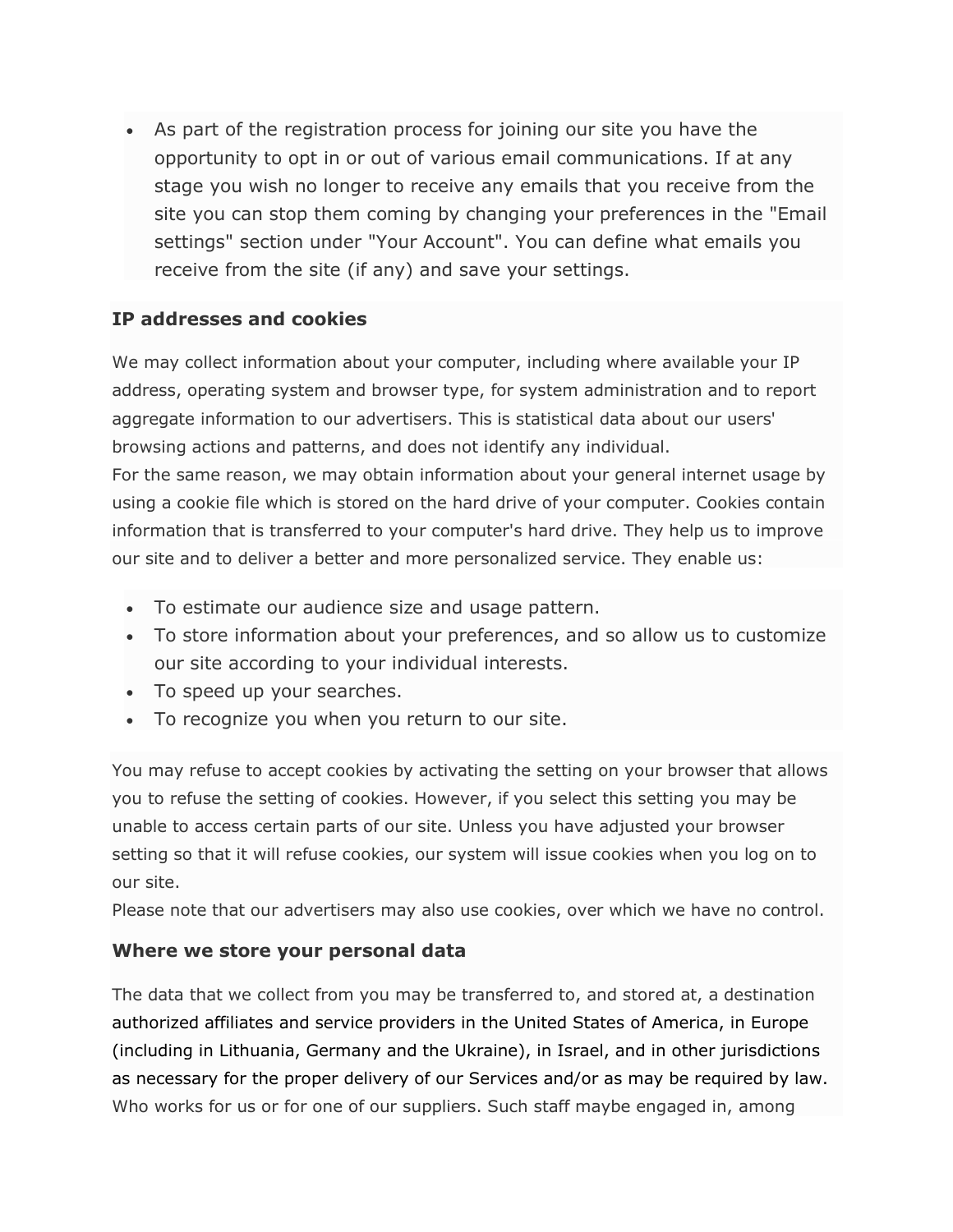other things, the fulfillment of your order, the processing of your payment details and the provision of support services. By submitting your personal data, you agree to this transfer, storing or processing. We will take all steps reasonably necessary to ensure that your data is treated securely and in accordance with this privacy policy.

All information you provide to us is stored on our secure servers. Any payment transactions will be encrypted [using SSL technology]. Where we have given you (or where you have chosen) a password that enables you to access certain parts of our site, you are responsible for keeping this password confidential. We ask you not to share a password with anyone.

Unfortunately, the transmission of information via the internet is not completely secure. Although we will do our best to protect your personal data, we cannot guarantee the security of your data transmitted to our site; any transmission is at your own risk. Once we have received your information, we will use strict procedures and security features to try to prevent unauthorized access.

#### **Uses made of the information**

We use information held about you in the following ways:

- To ensure that content from our site is presented in the most effective manner for you and for your computer.
- To provide you with information, products or services that you request from us or that we feel may interest you, where you have consented to be contacted for such purposes.
- To carry out our obligations arising from any contracts entered into between you and us.
- To allow you to participate in interactive features of our service, when you choose to do so.
- To notify you about changes to our service.

We may also use your data, or permit selected third parties to use your data, to provide you with information about goods and services that may be of interest to you and we or they may contact you about these by [post or telephone].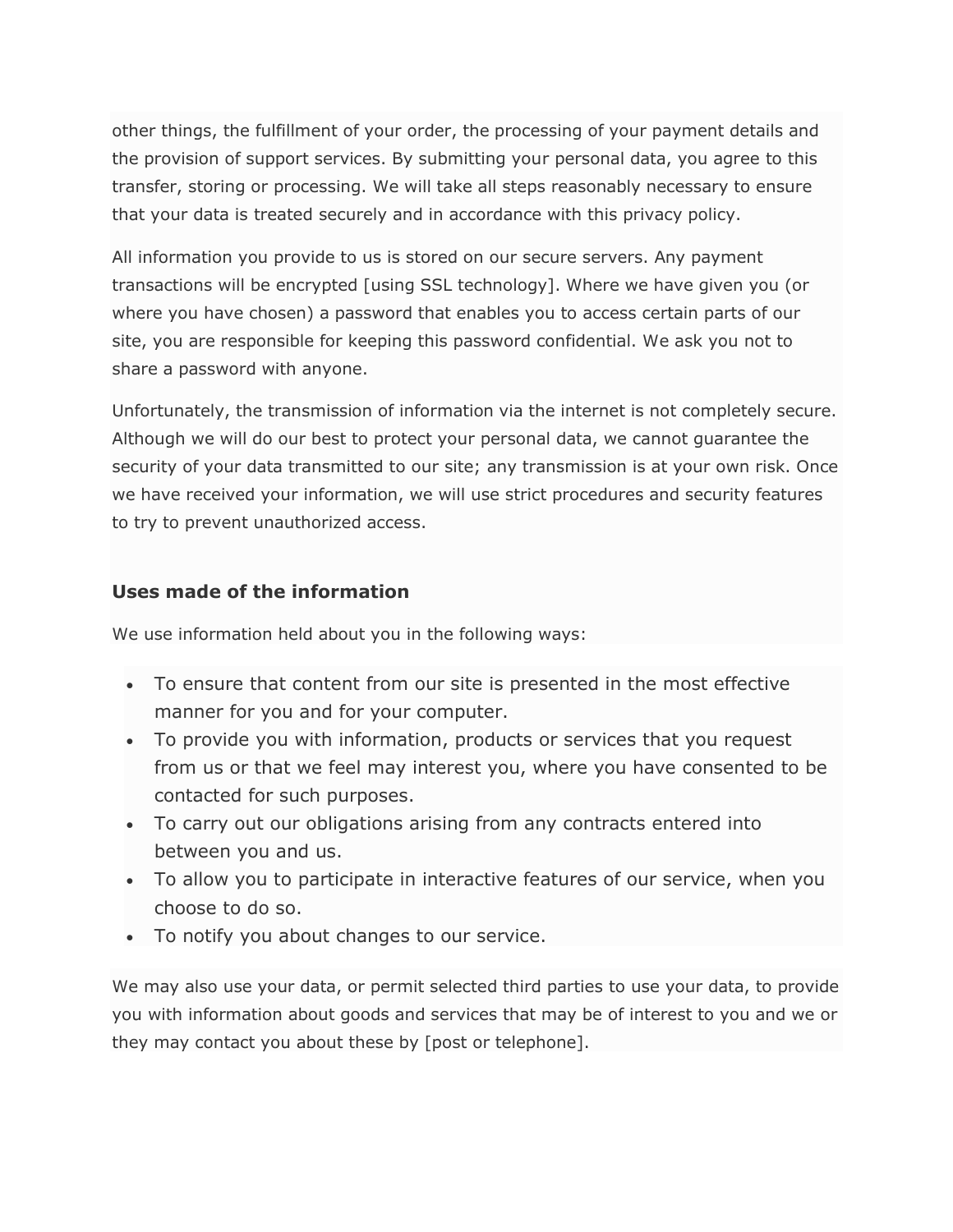If you are an existing customer, we will only contact you by electronic means (e-mail or SMS) with information about goods and services similar to those that were the subject of a previous sale to you.

If you are a new customer, and where we permit selected third parties to use your data, we (or they) will contact you by electronic means only if you have consented to this.

If you do not want us to use your data in this way, or to pass your details on to third parties for marketing purposes, please tick the relevant box situated on the form on which we collect your data (the [order form OR registration form]).

[We do not disclose information about identifiable individuals to our advertisers, but we may provide them with aggregate information about our users (for example, we may inform them that 500 men aged under 30 have clicked on their advertisement on any given day). We may also use such aggregate information to help advertisers reach the kind of audience they want to target (for example, women in SW1). We may make use of the personal data we have collected from you to enable us to comply with our advertisers' wishes by displaying their advertisement to that target audience.]

## **Disclosure of your information**

We may disclose your personal information to any member of our group, which means our subsidiaries, our ultimate holding company and its subsidiaries, as defined in **Privacy Laws of the United States and International Laws Governing [Acts]**. We may disclose your personal information to third parties:

- In the event that we sell or buy any business or assets, in which case we may disclose your personal data to the prospective seller or buyer of such business or assets.
- If Ambient Realms<sup>™</sup> or substantially all of its assets are acquired by a third party, in which case personal data held by it about its customers will be one of the transferred assets.
- If we are under a duty to disclose or share your personal data in order to comply with any legal obligation, or in order to enforce or apply our terms [of use](http://www.audiomediainternational.com/terms-of-use) and other agreements; or to protect the rights, property, or safety of Ambient Realms™, our customers, or others. This includes exchanging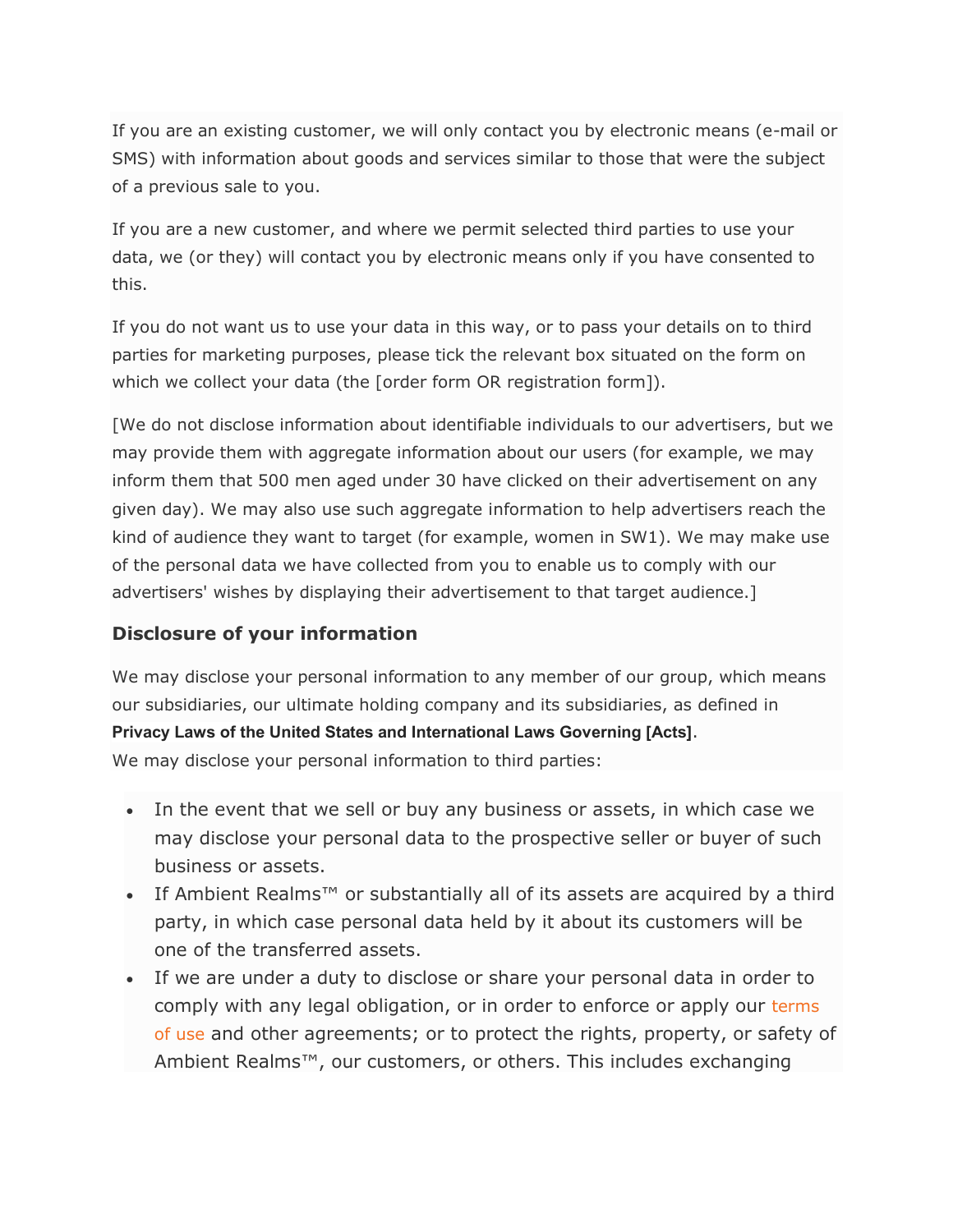information with other companies and organizations for the purposes of fraud protection and credit risk reduction.

## **Links to Other External Sites**

This web site may contain links to other sites. We cannot be held responsible for the privacy practices of other such sites. Please do not assume that other sites abide by our privacy standards.

## **Your rights**

You have the right to ask us not to process your personal data for marketing purposes. We will usually inform you (before collecting your data) if we intend to use your data for such purposes or if we intend to disclose your information to any third party for such purposes. You can exercise your right to prevent such processing by checking certain boxes on the forms we use to collect your data. You can also exercise the right at any time by contacting us at AMBIENT REALMS ™ 3975 Woodpointe Circle Sacramento, CA 95821.

Our site may, from time to time, contain links to and from the websites of our partner networks, advertisers and affiliates. If you follow a link to any of these websites, please note that these websites have their own privacy policies and that we do not accept any responsibility or liability for these policies. Please check these policies before you submit any personal data to these websites.

#### **Access to information**

The Act gives you the right to access information held about you. Your right of access can be exercised in accordance with the Act. Any access request may be subject to a fee of \$10 to meet our costs in providing you with details of the information we hold about you.

#### **Changes to our privacy policy**

Any changes we may make to our privacy policy in the future will be posted on this page and, where appropriate, notified to you by e-mail.